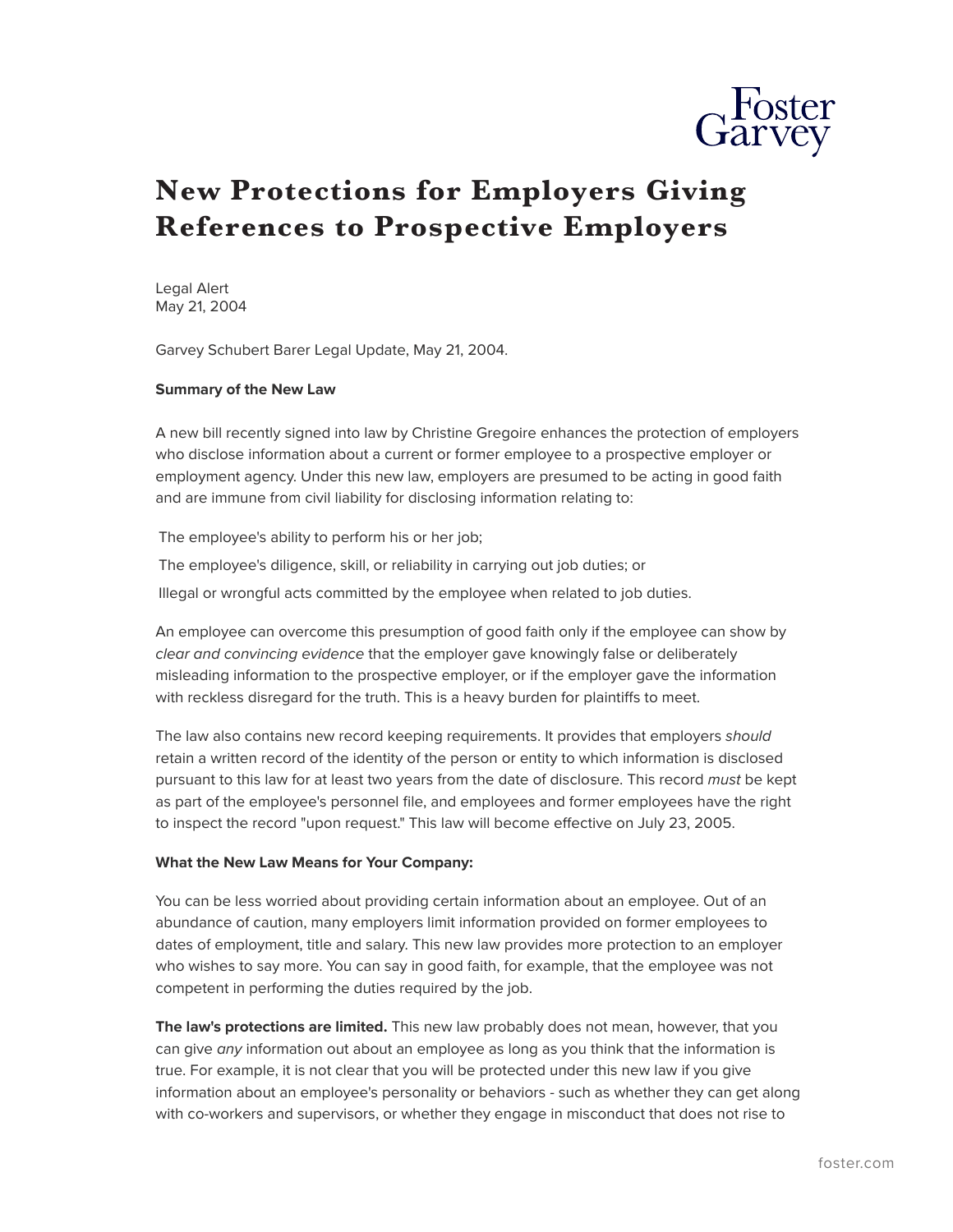

the level of being "illegal" or "wrongful" under the law. Therefore, until the courts have weighed in on this issue, the safer course would be to stick to a narrow interpretation of the new law, and provide information only about the employee's job performance as it relates to the duties of his or her job.

**You have new record keeping duties.** While the law provides protections, it also creates new record keeping duties. We recommend that you create and retain a record of any references given for at least two years, whether you take advantage of protections provided by this law or not.

## **Are Your Non-Compete Agreements Enforceable?**

There has been significant recent activity regarding the validity of non-compete agreements. A new Washington law, for example, substantially limits the ability of employers in the broadcasting industry to enforce these agreements. It provides that if such an employer lays off an employee or otherwise terminates the employee without cause, then any noncompetition agreement that employee signed with the employer is "void and unenforceable." This prospective law applies only to non-competition agreements entered into after December 31, 2005, and it does not apply to sales or "management" employees. It is too early to tell whether this concept may spread to other industries.

Several months ago, the Washington Supreme Court rendered a decision affecting all employers in the state. As many of you are probably aware, the court in Labriola v. Pollard Group, 152 Wn.2d 828 (2004) "clarified" the rules concerning the consideration (i.e., exchange of benefits) required to support an enforceable non-competition agreement. We strongly recommend that you make sure that all your existing non-competition pledges are supported by adequate consideration as set forth in this case. The consideration required differs on whether the employee is a new or existing employee.

**At the beginning of employment:** You do not need to provide prospective employees with anything other than the employment opportunity in order, from a consideration perspective, to have a binding and enforceable agreement. However, you do need to inform the employee that signing a non-compete is part of the job offer. You cannot surprise them with it after they have accepted the job and still expect it to be enforced. So, as long as the non-competition covenant is an express condition of employment when you make the job offer and the covenant is executed on or before the first day of employment, the job offer itself should constitute sufficient consideration for the non-competition pledge.

**After employment has started:** If you want an existing employee to sign a non-competition agreement, you must provide that employee with something of unquestionable value. For example, you cannot support the agreement with training, or with a salary raise, bonus or stock grant that the employee would have received anyway. Continued at-will employment or basic